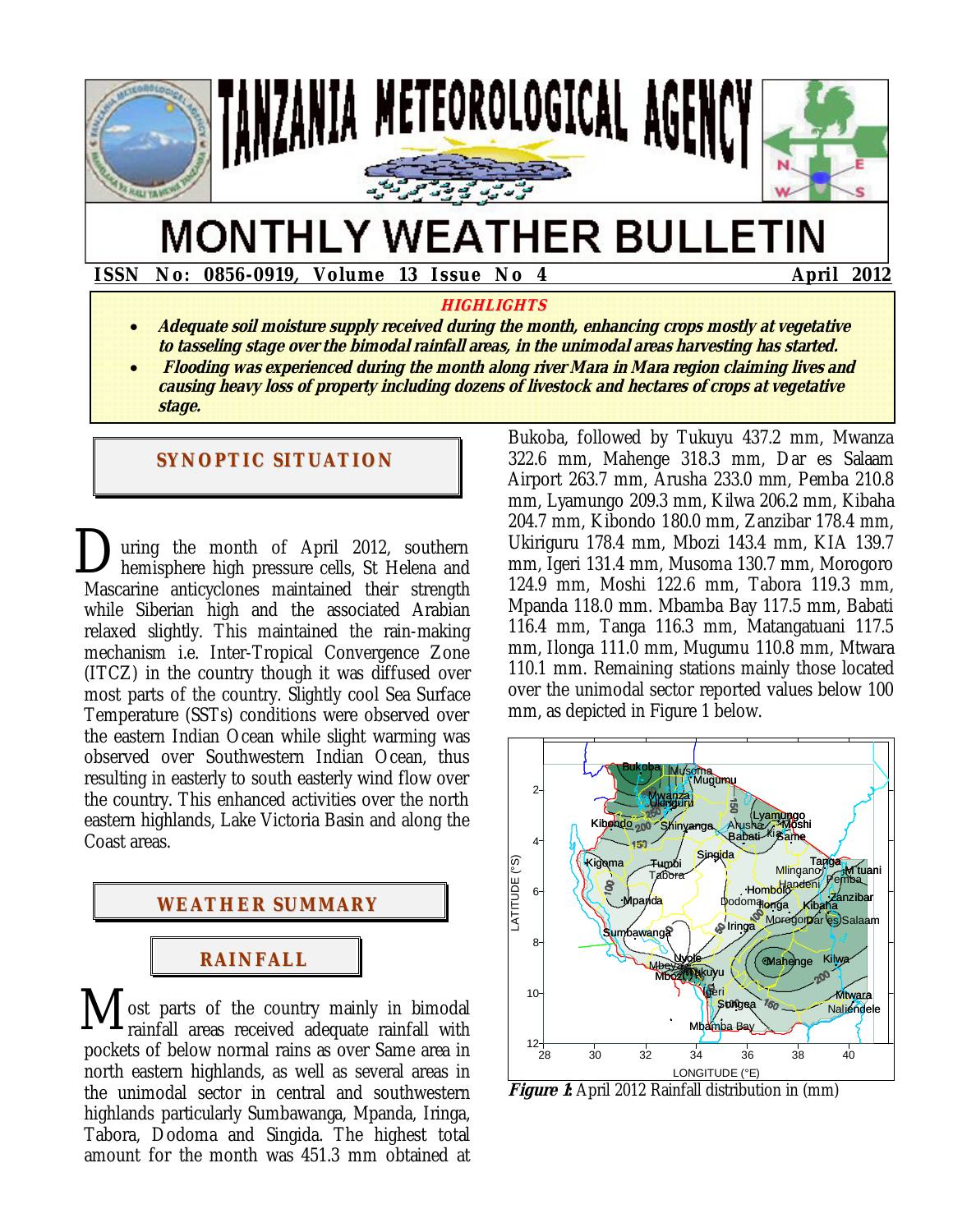## **MEAN AIR TEMPERATURE**

emperatures were lower during the month following extended cloud cover and wet conditions. The mean maximum temperature ranged between 20ºC and 32ºC as indicated in Figure 2A below. The highest absolute maximum temperature T



**Figure 2A**: April 2012 Mean maximum temperature (°C)

Of 32.8°C was reported at Dar es Salaam Airport during the first dekad of the month. The lowest mean maximum temperature was 18.0°C obtained in the third dekad at Igeri in the south western highlands. The mean minimum air temperatures ranged from 12ºC to 24ºC, whereby the absolute mean minimum temperature value was 9.5°C recorded at Igeri in the south western highlands during the third dekad of the month as depicted in Figure 2B below.



#### **MEAN SUNSHINE HOURS**

unshine durations across the country during Sunshine durations across the country during<br>April 2012 ranged from about 4 hrs per day as the observed shortest duration over Handeni area in Tanga region to about 9 hrs per day recorded over Dodoma region, as depicted in Figure 3 below.



Figure 3: April 2012 Mean sunshine hours (hrs/day)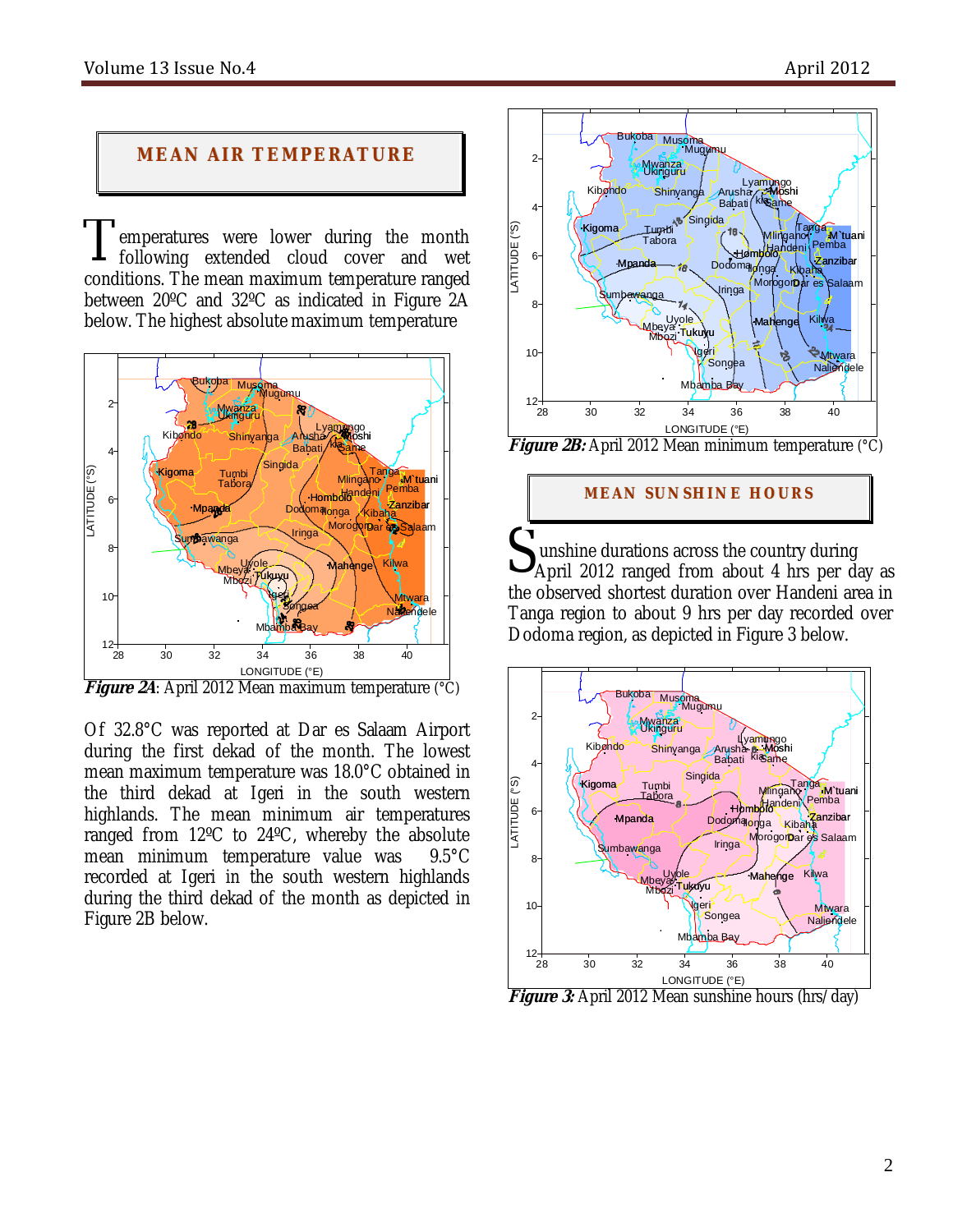## **MEAN WI ND SPEED**

ean wind speed across the country during the month of April 2012, ranged from 2 to 10 km/hr as indicated in Figure 4 below. The highest wind speed during the period was recorded over parts of south western highlands particularly Mbeya region, whereas Shinyanga and Coast regions observed the lowest wind speed as in Figure 4 below.  $\overline{\mathbf{M}}_{m}^{\text{ea}}$ 



**AGROME TEOROLOGICAL SUMMARY**

dequate soil moisture supply was observed during the month, enhancing crops mostly at vegetative to tasseling stage over the bimodal rainfall areas, while harvesting was started over the unimodal sector. Floods experienced during the month along river Mara in Mara region claimed lives and loss of property including dozens of livestock and several hectares of crops mainly maize at mid vegetative stage. Over the unimodal sector, crops like maize, beans and paddy were progressing well at stages ranging from flowering for late planted crops to harvesting for early planted ones. State of crops was generally moderate to good and harvesting of crops such as maize, beans, paddy and groundnuts have started almost over the entire sector comprising south western highlands, southern, central and western areas of the country. Wheat crop was still at mid vegetative stage and in good state. Likewise, A

cotton mainly over bimodal areas particularly Lake Victoria basin was doing well at flowering stage.

Pastures and water availability were generally adequate over much of the country*.* 

## **AGROME TEOROLOGICAL OUTLOOK**

uring the month of May favorable soil moisture is expected over bimodal areas which will be beneficial for crops mostly at mid vegetative to wax ripeness stages. In the unimodal areas the expected decrease of soil moisture will be beneficial for both maturity and harvesting of the crops. D

## **HYDROMETEOROLOGICAL SUMMARY**

ater levels in lakes, dams and discharges in river flows including their respective catchments were boosted. W

**ENVIRONMENTAL SUMMARY**

emperatures over most areas in the country have started falling as we go into the cool/cold season, while relative humidity was getting higher mainly over bimodal areas of the country. T

#### **EXPECTED RAINFALL SITUATION DURI NG MAY 2 012**

uring the month of May 2012, the Azores High, the Siberian High and the associated Arabian ridge are expected to relax. The Mascarine and St Helena high pressure systems are expected to intensify thus enhancing the northward movement of the ITCZ out of the country. Near normal SSTs are expected over much of the southwestern Indian Ocean. Slightly cool SSTs are likely to prevail over eastern Indian Ocean. This configuration is bound to favor easterly to south easterly low level flow over most parts of the country.  $\sum_{H}$